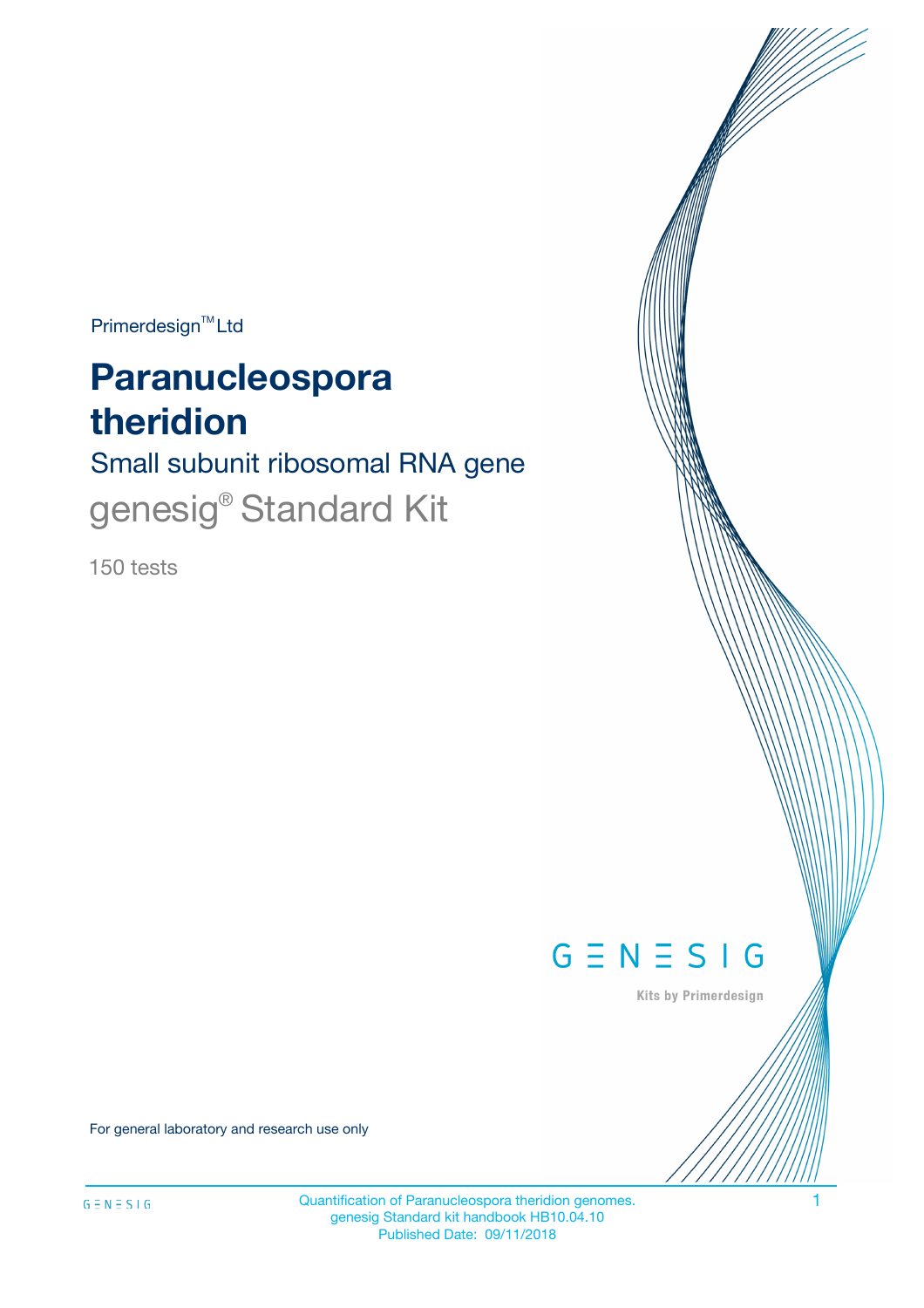### Introduction to Paranucleospora theridion

Paranucleospora theridion is a microsporidian parasite first discovered in salmon lice (Lepeophtheirus salmonis). The same parasite has been found in Altlantic salmon (Salmo salar), and is associated with proliferative gill disease (PGD), and proliferative gill inflammation (PGI).

Transmission of the parasite does not occur directly from salmon to salmon but from sea lice to salmon. Development in lice is extensive, with the formation of xenoma-like hypertrophic cells filled with microsporidian spores. Salmon are also infected in the absence of lice, likely through waterborne spores that initiate infections in the gills. Lice mortality in winter and spring is likely responsible for a reservoir of spores in the water. P. theridion develops two types of spores in salmon, cytoplasmic spores in phagocytes and intranuclear spores in epidermal cells. The former type of development is assumed to be propagative (autoinfection), while the epidermal spores transfer the parasite to lice.

Early clinical signs of fish affected by PGD include reluctance to feed and listlessness. As a result of the respiratory injury, affected fish are often seen behind supplemental aeration devices or in the shallows as they are unable to breathe in spite of sufficient dissolved oxygen levels. The disease results in mottled red and white swollen gills and can lead to fractures of the cartilage in primary gill filaments. Mortality is often severe in the early stages of the disease, with fingerlings usually being the most susceptible. There is still much that is unknown about this parasite and its importance, emerging as a new phenomenon in the Norwegian aquaculture industry and having also been identified in Scottish farmed salmon. Between early July and autumn seems to be the highest period of infection pressure with P. theridion. The highest losses associated with the presence of the parasite occur in the period from September to February the following year.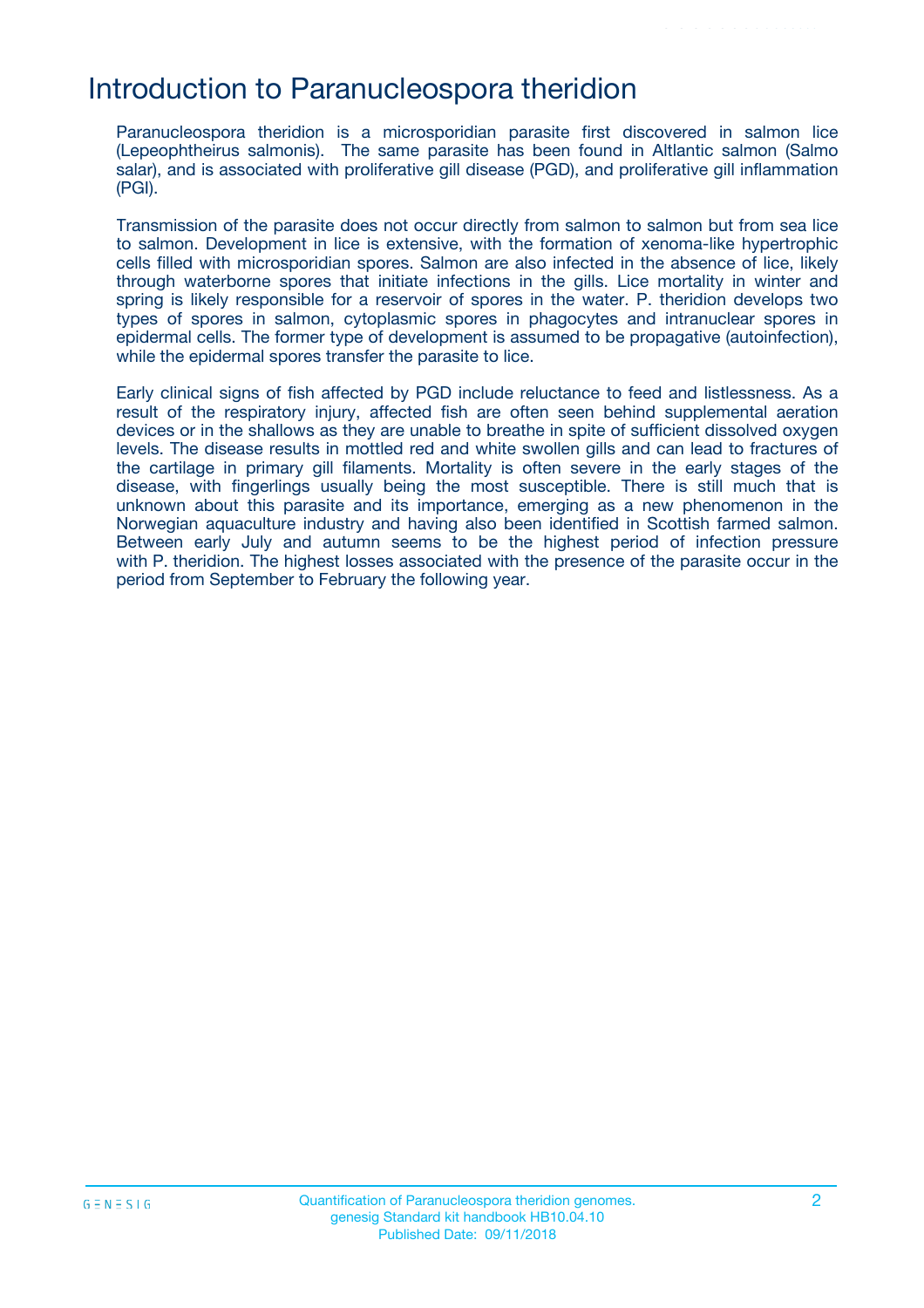

The Primerdesign genesig Kit for Paranucleospora theridion (P.theridion) genomes is designed for the in vitro quantification of P.theridion genomes. The kit is designed to have a broad detection profile. Specifically, the primers represent 100% homology with over 95% of the NCBI database reference sequences available at the time of design.

The dynamics of genetic variation means that new sequence information may become available after the initial design. Primerdesign periodically reviews the detection profiles of our kits and when required releases new versions.

If you require further information, or have a specific question about the detection profile of this kit then please send an e.mail to enquiry@primerdesign.co.uk and our bioinformatics team will answer your question.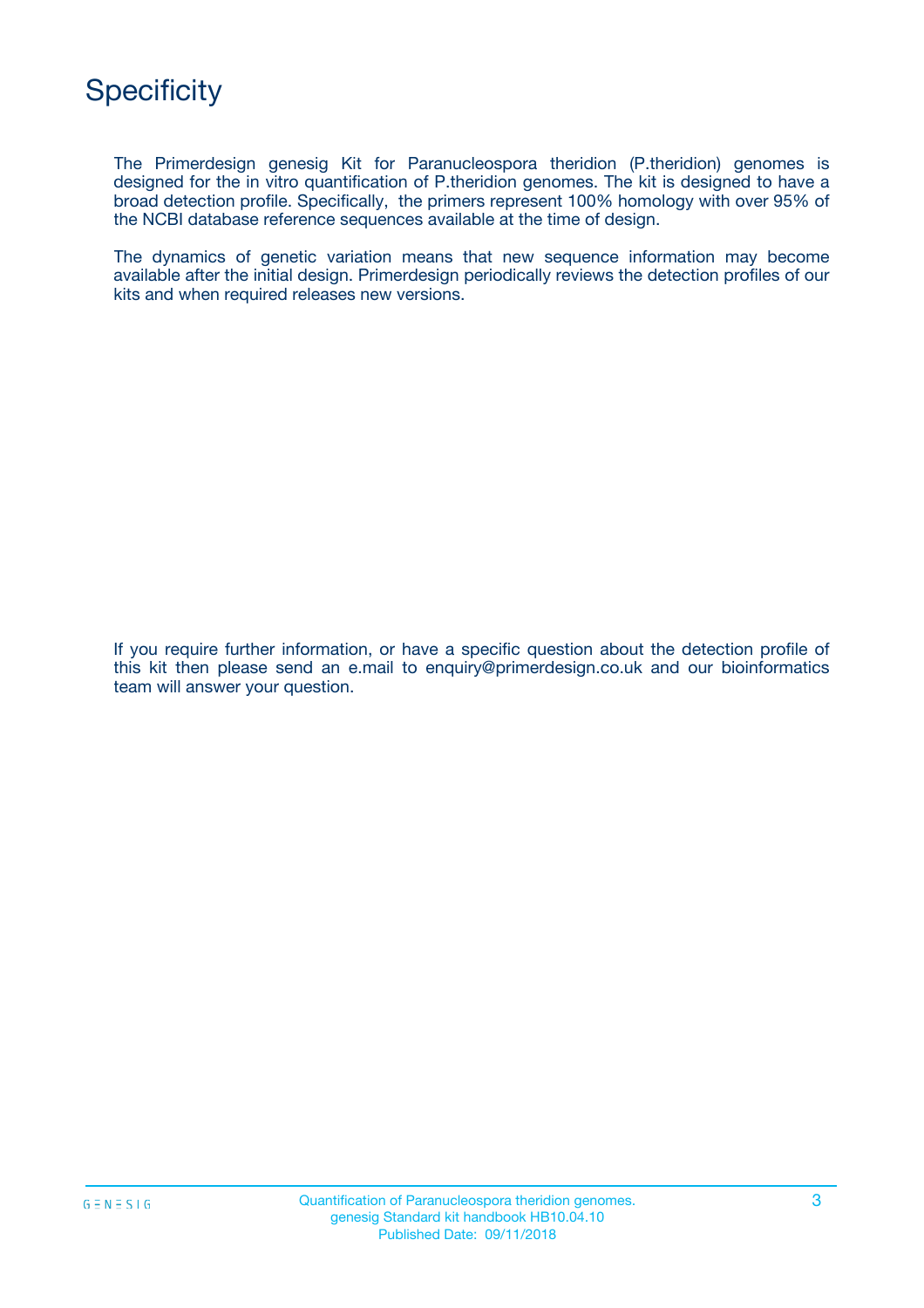# Kit contents

- **P.theridion specific primer/probe mix (150 reactions BROWN)** FAM labelled
- **P.theridion positive control template (for Standard curve RED)**
- **RNase/DNase free water (WHITE)** for resuspension of primer/probe mixes
- **Template preparation buffer (YELLOW)** for resuspension of positive control template and standard curve preparation

# Reagents and equipment to be supplied by the user

#### **Real-time PCR Instrument**

#### **Extraction kit**

This kit is recommended for use with genesig Easy DNA/RNA extraction kit. However, it is designed to work well with all processes that yield high quality RNA and DNA with minimal PCR inhibitors.

#### **oasig**TM **lyophilised or Precision**®**PLUS 2X qPCR Master Mix**

This kit is intended for use with oasig or PrecisionPLUS2X qPCR Master Mix.

**Pipettors and Tips**

**Vortex and centrifuge**

**Thin walled 1.5 ml PCR reaction tubes**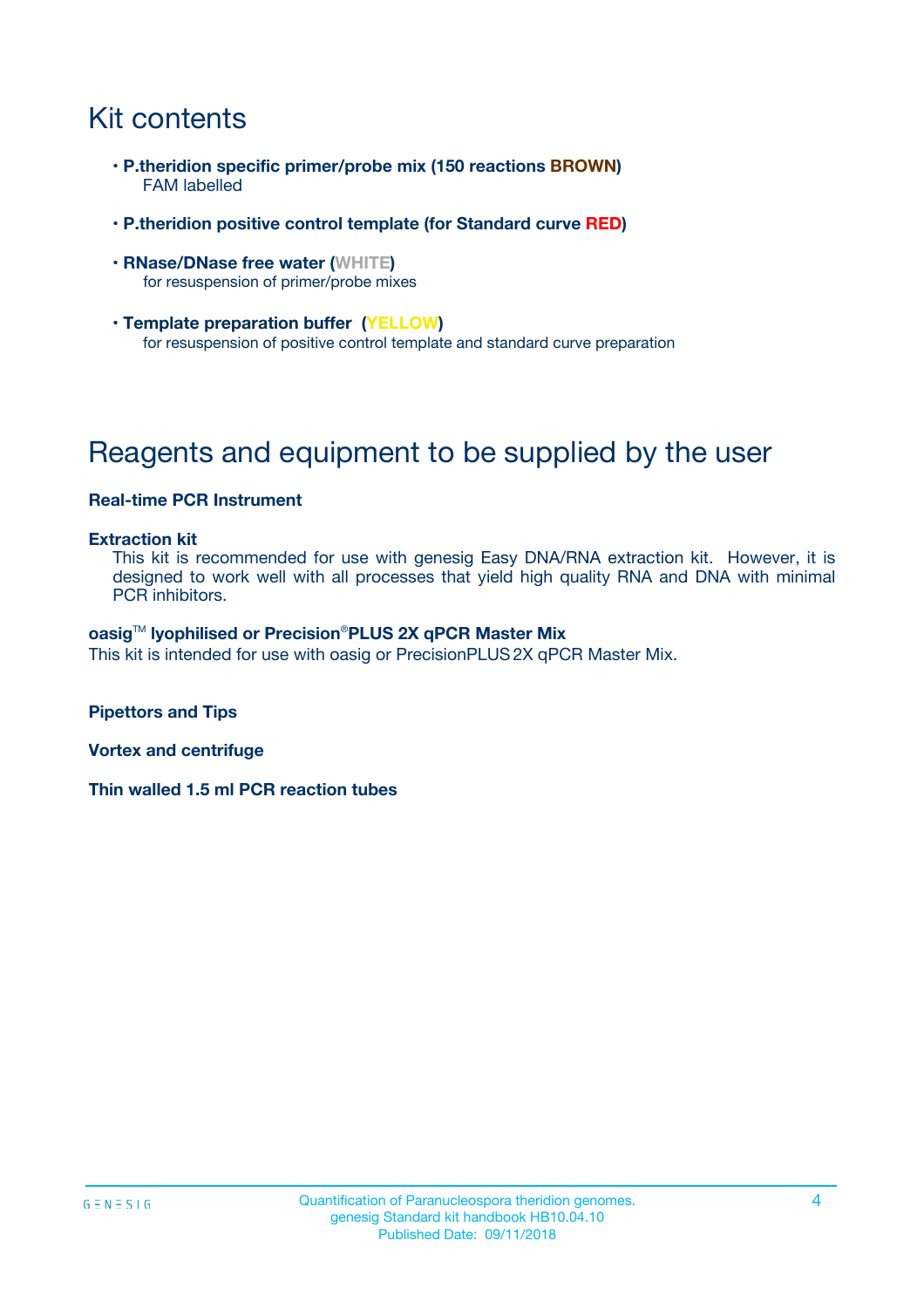### Kit storage and stability

This kit is stable at room temperature but should be stored at -20ºC on arrival. Once the lyophilised components have been resuspended they should not be exposed to temperatures above -20°C for longer than 30 minutes at a time and unnecessary repeated freeze/thawing should be avoided. The kit is stable for six months from the date of resuspension under these circumstances.

If a standard curve dilution series is prepared this can be stored frozen for an extended period. If you see any degradation in this serial dilution a fresh standard curve can be prepared from the positive control.

Primerdesign does not recommend using the kit after the expiry date stated on the pack.

### Suitable sample material

All kinds of sample material suited for PCR amplification can be used. Please ensure the samples are suitable in terms of purity, concentration, and DNA integrity. Always run at least one negative control with the samples. To prepare a negative-control, replace the template DNA sample with RNase/DNase free water.

### Dynamic range of test

Under optimal PCR conditions genesig P.theridion detection kits have very high priming efficiencies of >95% and can detect less than 100 copies of target template.

### Notices and disclaimers

This product is developed, designed and sold for research purposes only. It is not intended for human diagnostic or drug purposes or to be administered to humans unless clearly expressed for that purpose by the Food and Drug Administration in the USA or the appropriate regulatory authorities in the country of use. During the warranty period Primerdesign genesig detection kits allow precise and reproducible data recovery combined with excellent sensitivity. For data obtained by violation to the general GLP guidelines and the manufacturer's recommendations the right to claim under guarantee is expired. PCR is a proprietary technology covered by several US and foreign patents. These patents are owned by Roche Molecular Systems Inc. and have been sub-licensed by PE Corporation in certain fields. Depending on your specific application you may need a license from Roche or PE to practice PCR. Additional information on purchasing licenses to practice the PCR process may be obtained by contacting the Director of Licensing at Roche Molecular Systems, 1145 Atlantic Avenue, Alameda, CA 94501 or Applied Biosystems business group of the Applera Corporation, 850 Lincoln Centre Drive, Foster City, CA 94404. In addition, the 5' nuclease assay and other homogeneous amplification methods used in connection with the PCR process may be covered by U.S. Patents 5,210,015 and 5,487,972, owned by Roche Molecular Systems, Inc, and by U.S. Patent 5,538,848, owned by The Perkin-Elmer Corporation.

### Trademarks

Primerdesign™ is a trademark of Primerdesign Ltd.

genesig $^\circledR$  is a registered trademark of Primerdesign Ltd.

The PCR process is covered by US Patents 4,683,195, and 4,683,202 and foreign equivalents owned by Hoffmann-La Roche AG. BI, ABI PRISM® GeneAmp® and MicroAmp® are registered trademarks of the Applera Genomics (Applied Biosystems Corporation). BIOMEK® is a registered trademark of Beckman Instruments, Inc.; iCycler™ is a registered trademark of Bio-Rad Laboratories, Rotor-Gene is a trademark of Corbett Research. LightCycler™ is a registered trademark of the Idaho Technology Inc. GeneAmp®, TaqMan® and AmpliTaqGold® are registered trademarks of Roche Molecular Systems, Inc., The purchase of the Primerdesign reagents cannot be construed as an authorization or implicit license to practice PCR under any patents held by Hoffmann-LaRoche Inc.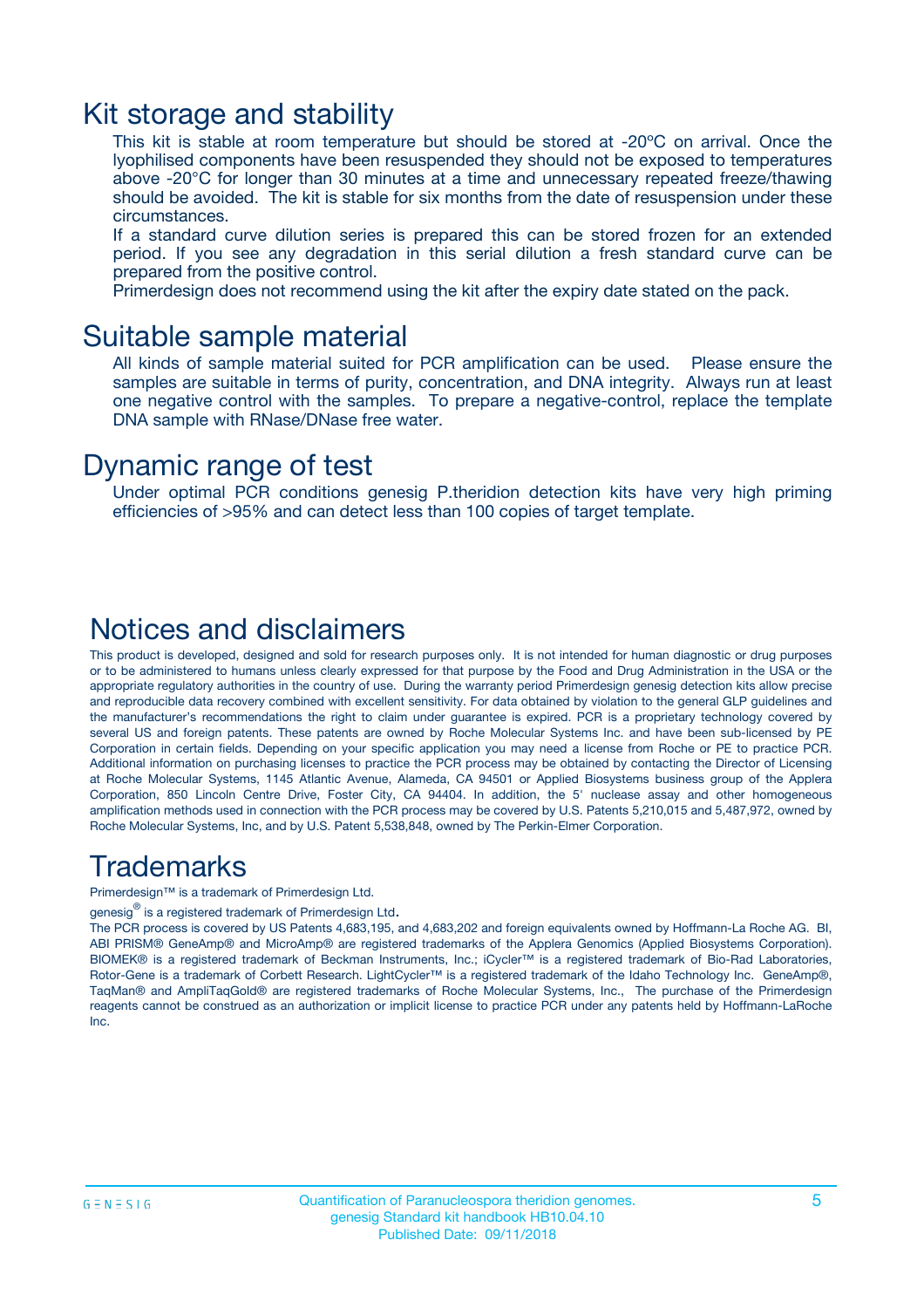## Principles of the test

#### **Real-time PCR**

A P.theridion specific primer and probe mix is provided and this can be detected through the FAM channel.

The primer and probe mix provided exploits the so-called TaqMan® principle. During PCR amplification, forward and reverse primers hybridize to the P.theridion DNA. A fluorogenic probe is included in the same reaction mixture which consists of a DNA probe labeled with a 5`-dye and a 3`-quencher. During PCR amplification, the probe is cleaved and the reporter dye and quencher are separated. The resulting increase in fluorescence can be detected on a range of qPCR platforms.

#### **Positive control**

For copy number determination and as a positive control for the PCR set up, the kit contains a positive control template. This can be used to generate a standard curve of P.theridion copy number / Cq value. Alternatively the positive control can be used at a single dilution where full quantitative analysis of the samples is not required. Each time the kit is used, at least one positive control reaction must be included in the run. A positive result indicates that the primers and probes for detecting the target P.theridion gene worked properly in that particular experimental scenario. If a negative result is obtained the test results are invalid and must be repeated. Care should be taken to ensure that the positive control does not contaminate any other kit component which would lead to false-positive results. This can be achieved by handling this component in a Post PCR environment. Care should also be taken to avoid cross-contamination of other samples when adding the positive control to the run. This can be avoided by sealing all other samples and negative controls before pipetting the positive control into the positive control well.

#### **Negative control**

To validate any positive findings a negative control reaction should be included every time the kit is used. For this reaction the RNase/DNase free water should be used instead of template. A negative result indicates that the reagents have not become contaminated while setting up the run.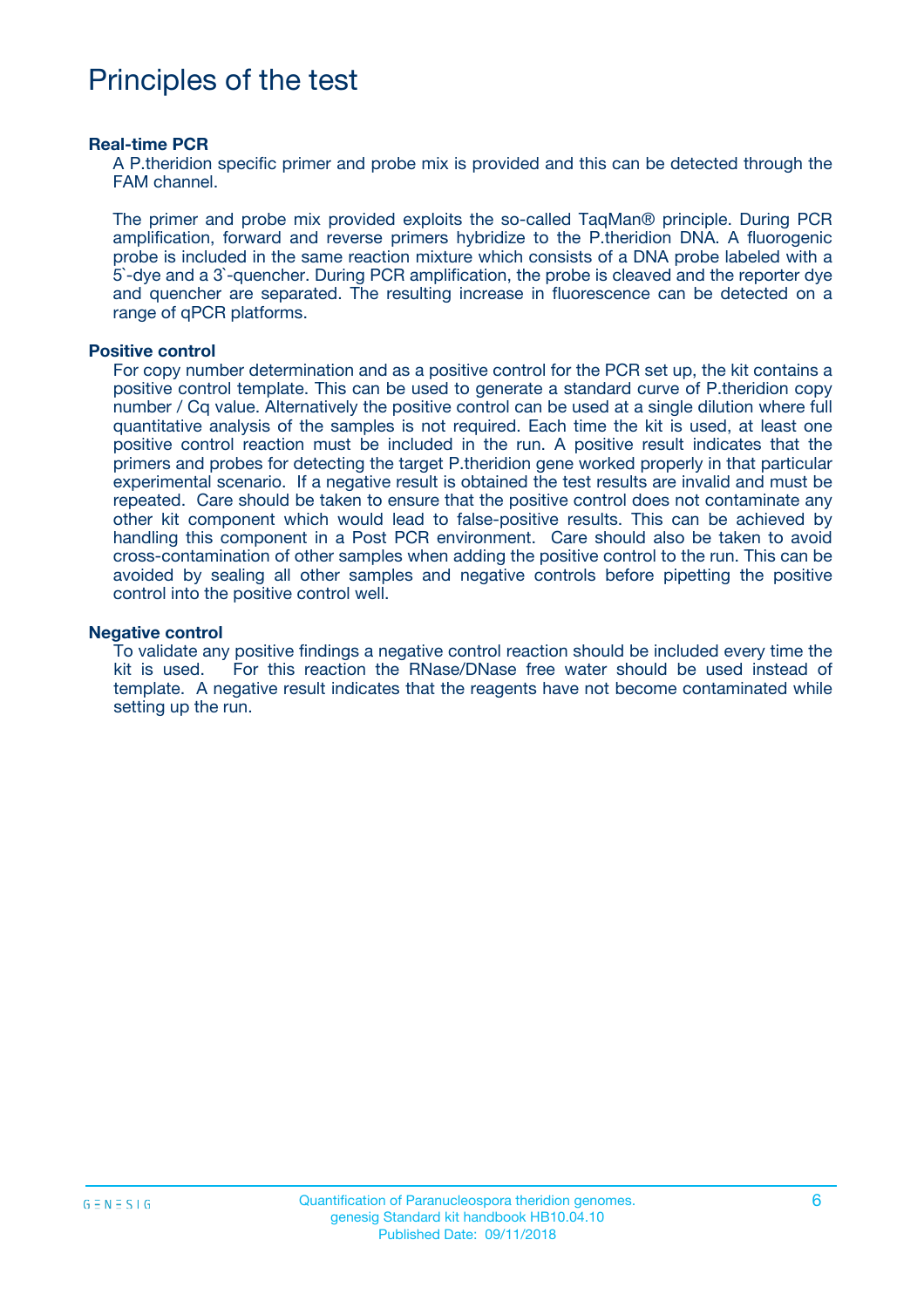## Resuspension protocol

To minimize the risk of contamination with foreign DNA, we recommend that all pipetting be performed in a PCR clean environment. Ideally this would be a designated PCR lab or PCR cabinet. Filter tips are recommended for all pipetting steps.

#### **1. Pulse-spin each tube in a centrifuge before opening.**

This will ensure lyophilised primer and probe mix is in the base of the tube and is not spilt upon opening the tube.

**2. Resuspend the kit components in the RNase/DNase free water supplied, according to the table below.**

To ensure complete resuspension, vortex each tube thoroughly.

| Component - resuspend in water       | <b>Volume</b> |
|--------------------------------------|---------------|
| <b>Pre-PCR pack</b>                  |               |
| P.theridion primer/probe mix (BROWN) | $165$ µl      |

### **3. Resuspend the positive control template in the template preparation buffer supplied, according to the table below:**

To ensure complete resuspension, vortex the tube thoroughly.

| Component - resuspend in template preparation buffer |        |  |
|------------------------------------------------------|--------|--|
| <b>Post-PCR heat-sealed foil</b>                     |        |  |
| P.theridion Positive Control Template (RED) *        | 500 µl |  |

\* This component contains high copy number template and is a VERY significant contamination risk. It must be opened and handled in a separate laboratory environment, away from the other components.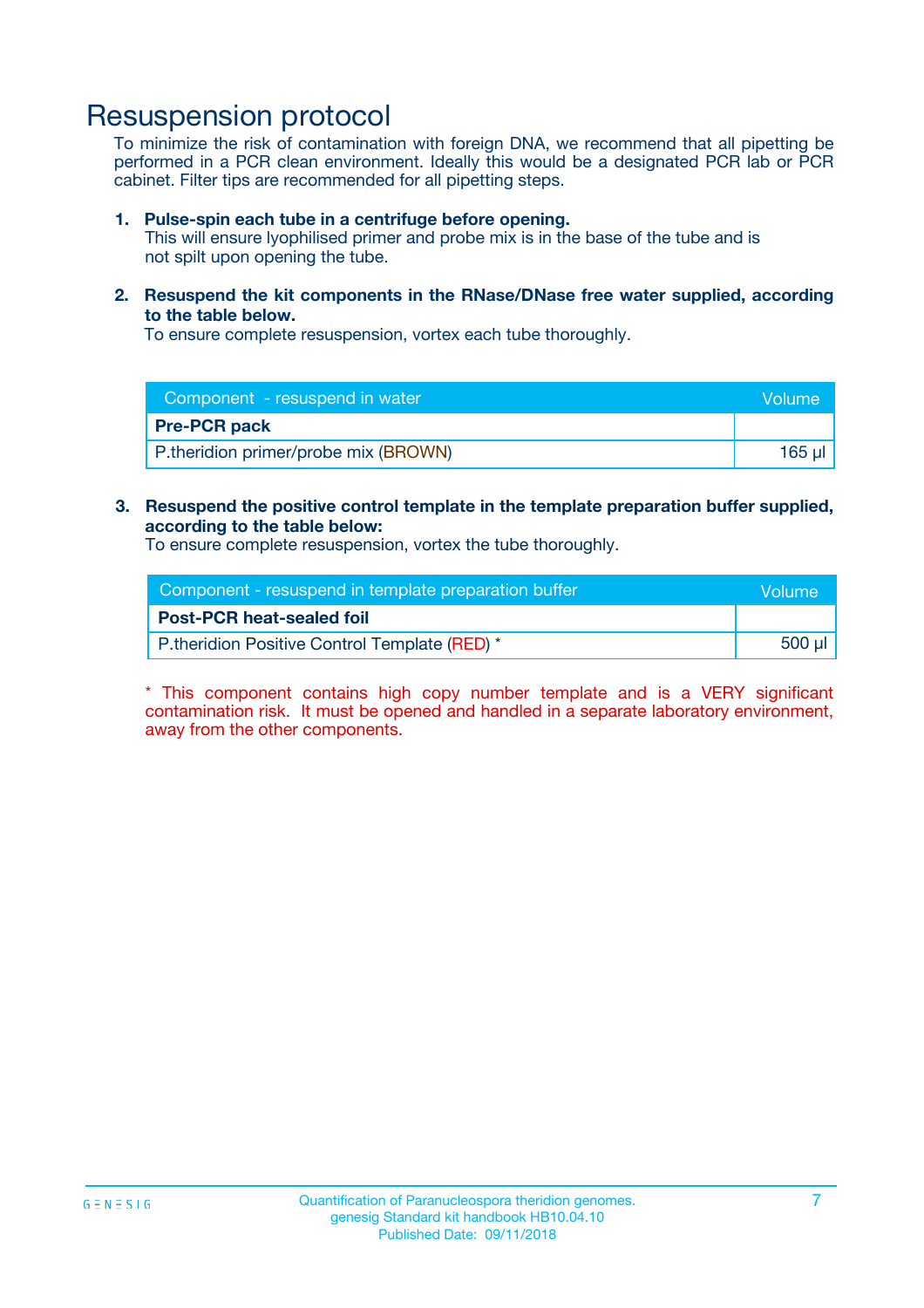# qPCR detection protocol

**1. For each DNA sample prepare a reaction mix according to the table below:** Include sufficient reactions for positive and negative controls.

| Component                                 | Volume   |
|-------------------------------------------|----------|
| oasig or PrecisionPLUS 2X qPCR Master Mix | 10 $\mu$ |
| P.theridion primer/probe mix (BROWN)      | 1 $\mu$  |
| <b>RNase/DNase free water (WHITE)</b>     | $4 \mu$  |
| <b>Final Volume</b>                       | $15$ µl  |

- **2. Pipette 15µl of this mix into each well according to your qPCR experimental plate set up.**
- **3. Prepare DNA templates for each of your samples.**
- **4. Pipette 5µl of DNA template into each well, according to your experimental plate set up.**

For negative control wells use 5µl of RNase/DNase free water. The final volume in each well is 20µl.

**5. If a standard curve is included for quantitative analysis, prepare a reaction mix according to the table below:**

| Component                                 | Volume   |
|-------------------------------------------|----------|
| oasig or PrecisionPLUS 2X qPCR Master Mix | 10 µl    |
| P.theridion primer/probe mix (BROWN)      | 1 µI     |
| <b>RNase/DNase free water (WHITE)</b>     | $4 \mu$  |
| <b>Final Volume</b>                       | $15 \mu$ |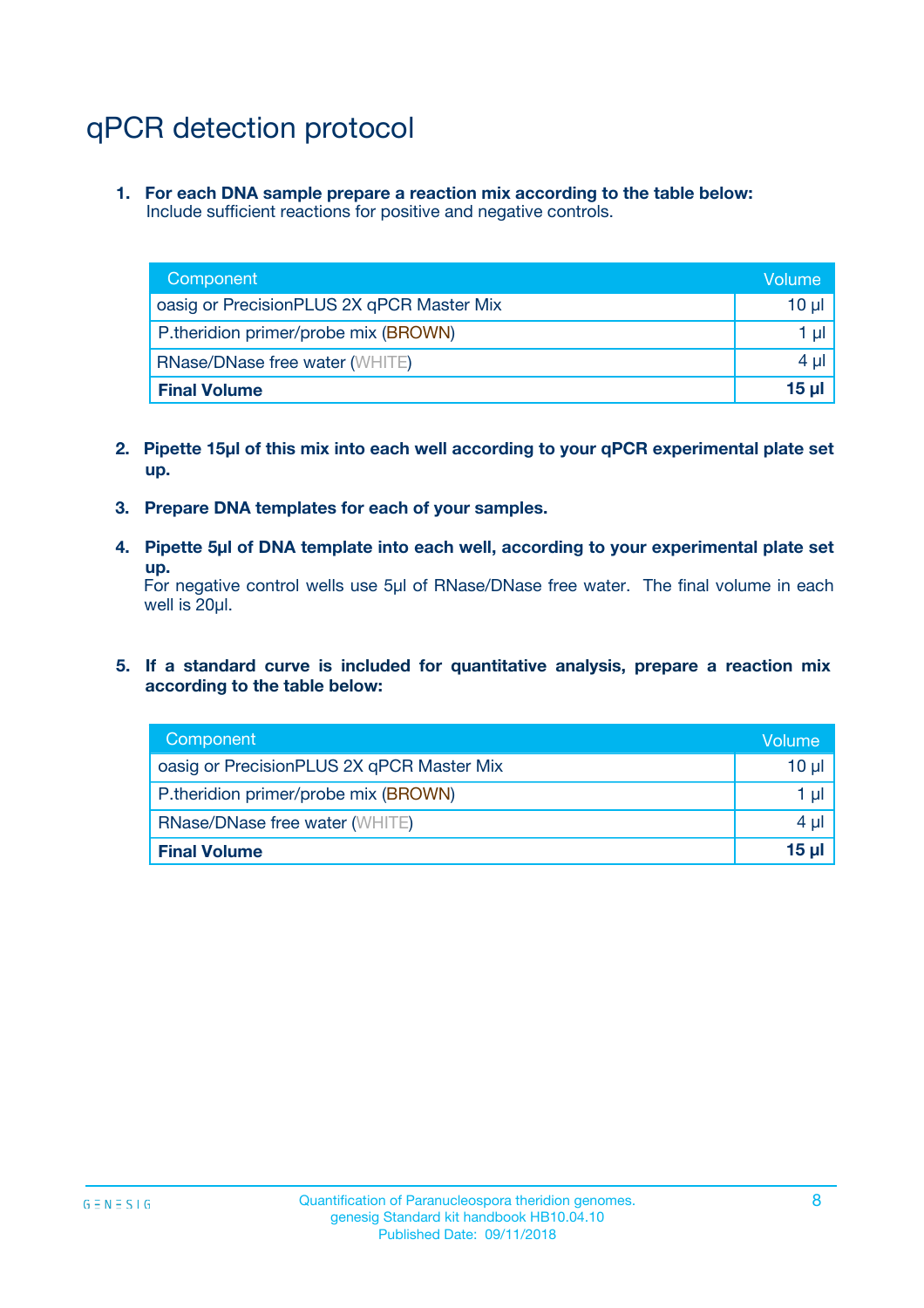### **6. Preparation of a standard curve dilution series.**

- 1) Pipette 90µl of template preparation buffer into 5 tubes and label 2-6
- 2) Pipette 10µl of Positive Control Template (RED) into tube 2
- 3) Vortex thoroughly
- 4) Change pipette tip and pipette 10µl from tube 2 into tube 3
- 5) Vortex thoroughly

Repeat steps 4 and 5 to complete the dilution series

| <b>Standard Curve</b>         | <b>Copy Number</b>     |
|-------------------------------|------------------------|
| Tube 1 Positive control (RED) | $2 \times 10^5$ per µl |
| Tube 2                        | $2 \times 10^4$ per µl |
| Tube 3                        | $2 \times 10^3$ per µl |
| Tube 4                        | $2 \times 10^2$ per µl |
| Tube 5                        | 20 per µl              |
| Tube 6                        | $2$ per $\mu$          |

7. Pipette 5µl of standard template into each well for the standard curve according to your experimental plate set up.

The final volume in each well is 20µl.

# qPCR amplification protocol

Amplification conditions using oasig or PrecisionPLUS2X qPCR Master Mix.

|             | <b>Step</b>       | <b>Time</b>     | Temp    |
|-------------|-------------------|-----------------|---------|
|             | Enzyme activation | 2 min           | 95 °C   |
| Cycling x50 | Denaturation      | 10 <sub>s</sub> | 95 $°C$ |
|             | DATA COLLECTION * | 60 s            | 60 °C   |

\* Fluorogenic data should be collected during this step through the FAM channel